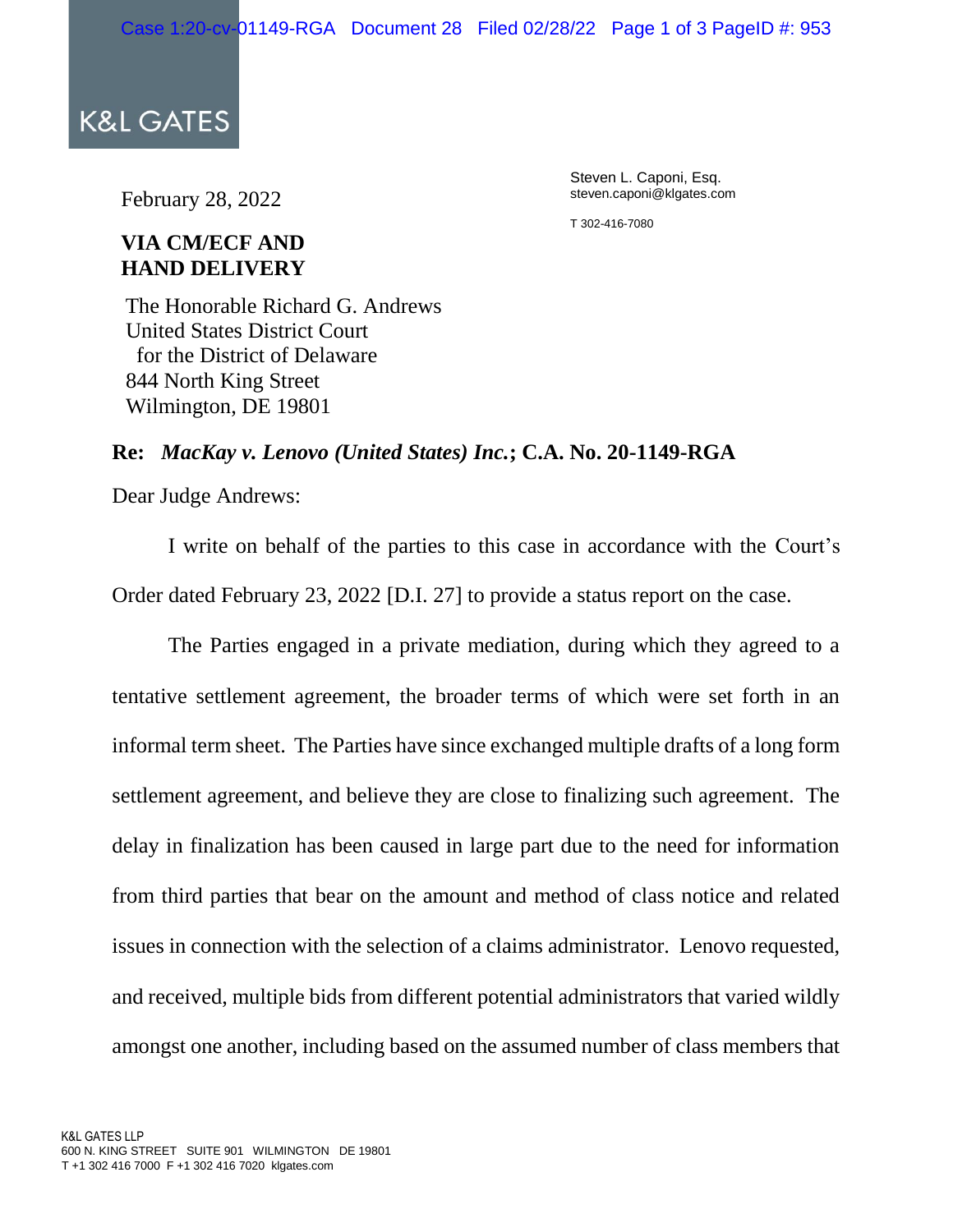were to be reached via direct notice. Lenovo desired, therefore, to obtain a more accurate estimate of the number of class members that would be reached via direct notice and then request rebids from the potential claim administrators based on such estimate.

A large majority of the total number of class members purchased their class devices through third party vendors. Plaintiffs subpoenaed the vendors for contact information to reach the class members and is providing the information received to Lenovo for use in the rebid process. Accordingly, Lenovo will be requesting rebids from the claim administrators based on this information. Plaintiffs have now begun to receive information responsive to the subpoenas it served on the third party vendors, but is informed that not all such vendors will produce information. Lenovo is, therefore, engaged in other efforts to estimate the number of consumers that can be reached via direct notice.

The parties previously agreed (as reflected in their prior status report to the Court) that, upon finalization of the long form settlement agreement, the Complaint in *Gisairo et al. v. Lenovo (United States) Inc.*, Civil Action No. 19-cv-2727 (D. Minn.) will be amended to add the named Plaintiffs from this case. The Parties will subsequently file a stipulation and [proposed] Order staying this case. Upon approval of the long form settlement agreement by the *Gisairo* Court, the Parties will then dismiss this case.

2